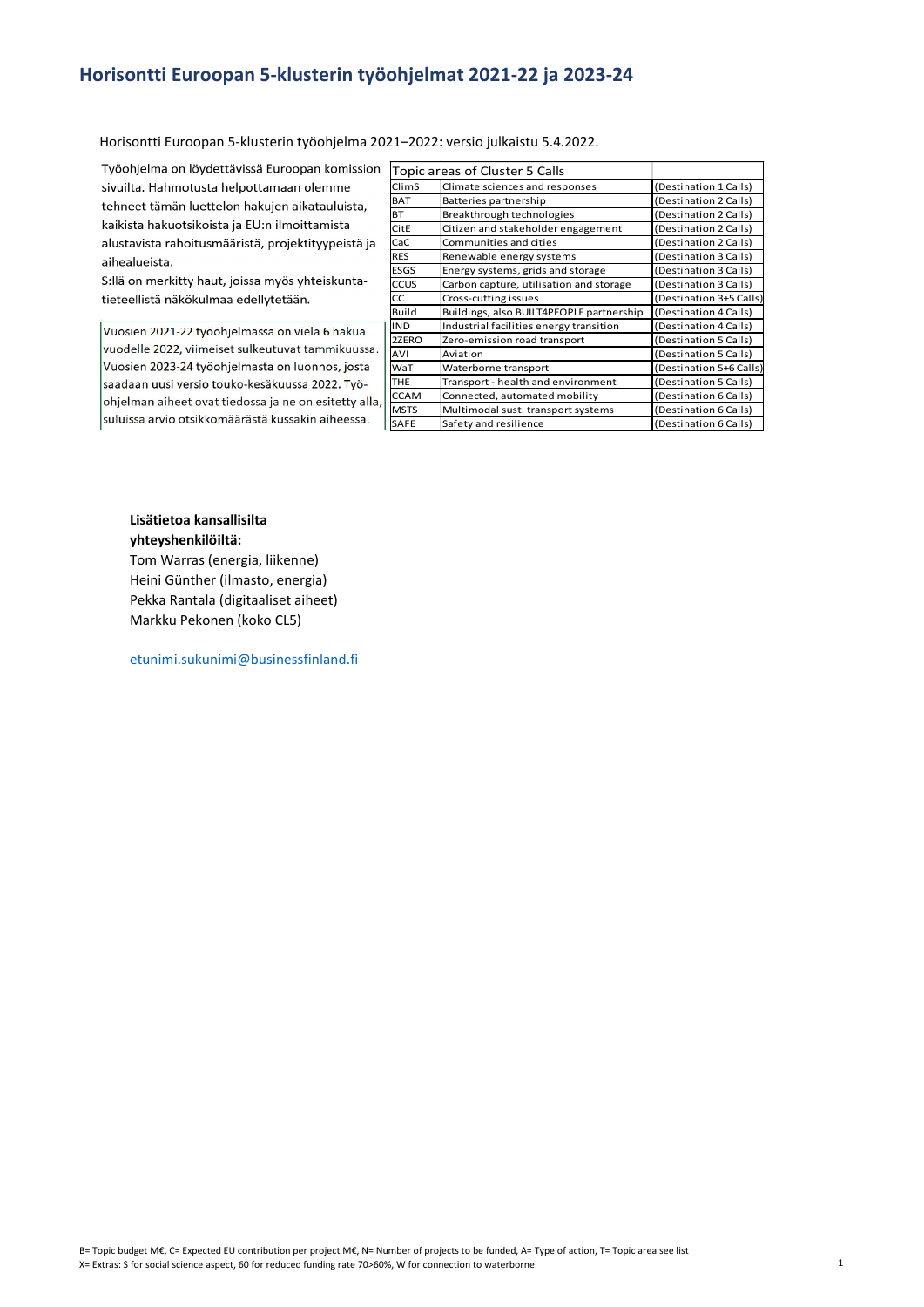## Horisontti Euroopan 5-klusterin työohjelmat 2021-22 ja 2023-24

| D2 Second Call 22-D2-01 - opening 28.4.2022 - deadline 6.9.2022 - budget 138 M€                                                                                                                                                              | B        | C                  | N                                | А                 | T                 | X            |
|----------------------------------------------------------------------------------------------------------------------------------------------------------------------------------------------------------------------------------------------|----------|--------------------|----------------------------------|-------------------|-------------------|--------------|
| CL5-2022-D2-01-01: Sustainable processing and refining of battery grade graphite (Batteries Partnership)                                                                                                                                     | 10       | 5                  | $\overline{2}$                   | IA                | <b>BAT</b>        | 60           |
| CL5-2022-D2-01-02: Interface and electron monitoring for the engineering of new and emerging battery technologies<br>(Batteries Partnership)                                                                                                 | 10       | 5                  | $\overline{2}$                   | <b>RIA</b>        | BAT               |              |
| CL5-2022-D2-01-03: Furthering the development of a materials acceleration platform for sustainable batteries (combining<br>AI, big data, autonomous synthesis robotics, high throughput testing)(Batteries Partnership)                      | 20       | 20                 | $\mathbf{1}$                     | <b>RIA</b>        | <b>BAT</b>        |              |
| CL5-2022-D2-01-04: Towards creating an integrated manufacturing value chain in Europe: from machinery development to<br>plant and site integrated design (Batteries Partnership)                                                             | 15       | $7 - 8$            | $\overline{2}$                   | IA                | BAT               | 60           |
| CL5-2022-D2-01-05: Next generation technologies for High-performance and safe-by-design battery systems for transport<br>and mobile applications (Batteries Partnership)                                                                     | 15       | 5                  | 2                                | <b>RIA</b>        | <b>BAT</b>        |              |
| CL5-2022-D2-01-06: Embedding smart functionalities into battery cells (embedding sensing and self-healing functionalities<br>to monitor and self-repair battery cells) (Batteries Partnership)                                               | 15       | 5                  | 3                                | <b>RIA</b>        | BAT               |              |
| CL5-2022-D2-01-07: Digitalisation of battery testing, from cell to system level, including lifetime assessment (Batteries<br>Partnership)                                                                                                    | 15       | 5                  | 3                                | <b>RIA</b>        | <b>BAT</b>        |              |
| CL5-2022-D2-01-08: Coordination of large-scale initiative on future battery technologies (Batteries Partnership)<br>CL5-2022-D2-01-09: Physics and data-based battery management for optimised battery utilisation (Batteries Partnership)   | 3<br>15  | 3<br>5             | $\mathbf{1}$<br>3                | <b>CSA</b><br>RIA | <b>BAT</b><br>BAT |              |
| CL5-2022-D2-01-10: Streamlined collection and reversed logistics, fully automated, safe and cost-efficient sorting,                                                                                                                          | 15       | 5                  | 3                                | <b>RIA</b>        | <b>BAT</b>        |              |
| dismantling and second use before recycling (Batteries Partnership)                                                                                                                                                                          | 5        | $4 - 5$            | 1                                | <b>CSA</b>        |                   | S            |
| CL5-2022-D2-01-11: CIVITAS 2030 - Coordination and support for EU funded urban mobility innovation<br>D3 Fifth Call 22-D3-02 - opening 26.5.2022 - deadline 27.10.2022 - budget 99 M€                                                        | B        | C                  | N                                | A                 | CaC<br>T          | $\mathbf{x}$ |
| CL5-2022-D3-02-01: Digital solutions for defining synergies in international renewable energy value chains                                                                                                                                   | 9        | 3                  | 3                                | <b>RIA</b>        | <b>RES</b>        |              |
| CL5-2022-D3-02-02: AU-EU Energy System Modelling                                                                                                                                                                                             | 5        | 2,5                | $\overline{2}$                   | <b>RIA</b>        | <b>RES</b>        |              |
| CL5-2022-D3-02-03: Innovative renewable energy carrier production for heating from renewable energies                                                                                                                                        | 10       | 10                 | $\mathbf{1}$                     | IA                | <b>RES</b>        |              |
| CL5-2022-D3-02-04: Technological interfaces between solar fuel technologies and other renewables                                                                                                                                             | 10       | $3 - 5$            | $\overline{2}$                   | <b>RIA</b>        | <b>RES</b>        |              |
| CL5-2022-D3-02-05: Renewable energy carriers from variable renewable electricity surplus and carbon emissions from<br>energy consuming sectors                                                                                               | 20       | 10                 | 2                                | IA                | <b>RES</b>        | S            |
| CL5-2022-D3-02-06: Direct renewable energy integration into process energy demands of the chemical industry                                                                                                                                  | 10       | $3 - 5$            | $\overline{2}$                   | <b>RIA</b>        | <b>RES</b>        |              |
| CL5-2022-D3-02-07: Renewable energy incorporation in agriculture and forestry<br>CL5-2022-D3-02-08: Demonstration of complete value chains for advanced biofuel and non-biological renewable fuel                                            | 15       | 7,5                | $\overline{2}$                   | IA                | <b>RES</b>        | S            |
| production                                                                                                                                                                                                                                   | 20       | 10                 | $\overline{2}$                   | IA                | <b>RES</b>        |              |
| D3 Sixth Call 22-D3-03 - opening 6.9.2022 - deadline 10.1.2023 - budget 127.5 M€                                                                                                                                                             | B        | C                  | N                                | А                 | T                 | $\mathbf{x}$ |
| CL5-2022-D3-03-01: Innovative components and/or sub-systems for CSP plants and/or concentrating solar thermal<br>installations                                                                                                               | 16,5     | 5,5                | 3                                | IA                | <b>RES</b>        |              |
| CL5-2022-D3-03-02: Best international practice for scaling up sustainable biofuels                                                                                                                                                           | 9        | 3                  | 3                                | <b>RIA</b>        | <b>RES</b>        |              |
| CL5-2022-D3-03-03: Efficient and circular artificial photosynthesis                                                                                                                                                                          | 10       | $3 - 5$            | $\overline{2}$                   | <b>RIA</b>        | <b>RES</b>        |              |
| CL5-2022-D3-03-04: Integrated wind farm control                                                                                                                                                                                              | 18       | 6                  | 3                                | <b>RIA</b>        | <b>RES</b>        |              |
| CL5-2022-D3-03-05: Novel Thin Film (TF) technologies targeting high efficiencies                                                                                                                                                             | 20       | 5                  | 4                                | RIA               | <b>RES</b>        |              |
| CL5-2022-D3-03-06: Efficient and low-emission technologies for industrial use of combustion and gasification systems<br>from low-value biogenic residues and wastes                                                                          | 10       | $3 - 5$            | $\overline{2}$                   | RIA               | <b>RES</b>        |              |
| CL5-2022-D3-03-07: Development of algal and renewable fuels of non-biological origin                                                                                                                                                         | 15       | 5,0                | 3                                | <b>RIA</b>        | <b>RES</b>        |              |
| CL5-2022-D3-03-08: Development of digital solutions for existing hydropower operation and maintenance                                                                                                                                        | 9        | $3-4,5$            | 3                                | <b>RIA</b>        | <b>RES</b>        |              |
| CL5-2022-D3-03-09: Recycling end of life PV module                                                                                                                                                                                           | 20       | $6 - 7$            | 3                                | IA                | RES               |              |
| D4 Third Call 22-D4-01 - opening 28.4.2022 - deadline 6.9.2022 - budget 54 M€                                                                                                                                                                | В        | c                  | N                                | А                 | T                 | X.           |
| CL5-2022-D4-01-01: Demand response in energy-efficient residential buildings                                                                                                                                                                 | 12       | $4 - 6$            | $\overline{2}$                   | IA                | Build             | S            |
| CL5-2022-D4-01-02: Renewable-intensive, energy positive homes                                                                                                                                                                                | 12<br>12 | $4 - 6$<br>$4 - 6$ | $\overline{2}$<br>$\overline{2}$ | IA<br>IA          | Build<br>Build    |              |
| CL5-2022-D4-01-03: Smarter buildings for better energy performance<br>CL5-2022-D4-01-04: Development and pilot demonstration of heat upgrade technologies with supply temperature in the                                                     | 10       | $3 - 5$            | $\overline{2}$                   | <b>RIA</b>        | IND               |              |
| range 150-250°C<br>CL5-2022-D4-01-05: Development of high temperature thermal storage for industrial applications                                                                                                                            | 8        | $3 - 5$            | 2                                | RIA               | <b>IND</b>        |              |
| D4 Fourth Call 22-D4-02 - opening 6.9.2022 - deadline 24.1.2023 - budget 86 M€                                                                                                                                                               | В        | c                  | N                                | A                 | т                 | X            |
| CL5-2022-D4-02-01: Designs, materials and solutions to improve resilience, preparedness & responsiveness of the built                                                                                                                        |          |                    |                                  |                   |                   |              |
| environment for climate adaptation (Built4People)<br>CL5-2022-D4-02-02: Solutions for the sustainable, resilient, inclusive and accessible regeneration of neighbourhoods                                                                    | 15       | $5 - 7,5$          | $\overline{2}$                   | IA                | Build             | <b>S60</b>   |
| enabling low carbon footprint lifestyles and businesses (Built4People)<br>CL5-2022-D4-02-03: Sustainable and resource-efficient solutions for an open, accessible, inclusive, resilient and low-                                             | 15       | $5 - 7,5$          | $\overline{2}$                   | ΙA                | Build             | <b>S60</b>   |
| emission cultural heritage: prevention, monitoring, management, maintenance, and renovation (Built4People)                                                                                                                                   | 20       | $4 - 5$            | 4                                | RIA               | Build             | $\sf S$      |
| CL5-2022-D4-02-04: Smart-grid ready and smart-network ready buildings, acting as active utility nodes (Built4People)<br>CL5-2022-D4-02-06: More sustainable buildings with reduced embodied energy / carbon, high life-cycle performance and | 18       | $6-9$              | $\overline{2}$                   | ΙA                | Build             | <b>S60</b>   |
| reduced life-cycle costs (Built4People)                                                                                                                                                                                                      | 18       | $6 - 9,5$          | $\overline{2}$                   | IA                | Build             | 60           |
| D6 Third Call 22-D6-02 - opening 28.4.2022 - deadline 6.9.2022 - budget 91 M€                                                                                                                                                                | B        | c                  | N                                | A                 | T                 | X            |
| CL5-2022-D6-02-01: Logistics networks integration and harmonisation through operational connectivity to optimise freight<br>flows and drive logistics to climate neutrality                                                                  | 15       | $7 - 8$            | $\overline{2}$                   | IA                | <b>MSTS</b>       |              |
| CL5-2022-D6-02-02: Urban logistics and planning: anticipating urban freight generation and demand including<br>digitalisation of urban freight                                                                                               | 15       | $7 - 8$            | $\overline{2}$                   | IA                | <b>MSTS</b>       | $\sf S$      |
| CL5-2022-D6-02-03: Smart enforcement for resilient, sustainable and more efficient transport operations                                                                                                                                      | 8        | 4                  | 2                                | RIA               | <b>MSTS</b>       |              |
| CL5-2022-D6-02-04: Accelerating the deployment of new/shared mobility services for the next decade                                                                                                                                           | 20       | $8 - 10$           | $\overline{2}$                   | IA                | <b>MSTS</b>       |              |
| CL5-2022-D6-02-05: Advanced multimodal network and traffic management for seamless door-to-door mobility of<br>passengers and freight transport                                                                                              | 15       | $4 - 5$            | 3                                | RIA               | <b>MSTS</b>       |              |
| CL5-2022-D6-02-06: Smart and efficient ways to construct, maintain and decommission with zero emissions from<br>transport infrastructure                                                                                                     | 10       | 5                  | $\overline{2}$                   | IA                | <b>MSTS</b>       |              |
| CL5-2022-D6-02-07: New concepts and approaches for resilient freight transport and logistics networks against disruptive<br>events (including pandemics)                                                                                     | 8        | 4                  | 2                                | RIA               | <b>MSTS</b>       |              |
|                                                                                                                                                                                                                                              | B        | C                  | N                                | A                 | T                 | $\mathbf{x}$ |

Versio 5.4.2022

B= Topic budget M€, C= Expected EU contribution per project M€, N= Number of projects to be funded, A= Type of action, T= Topic area see list X= Extras: S for social science aspect, 60 for reduced funding rate 70>60%, W for connection to waterborne 2